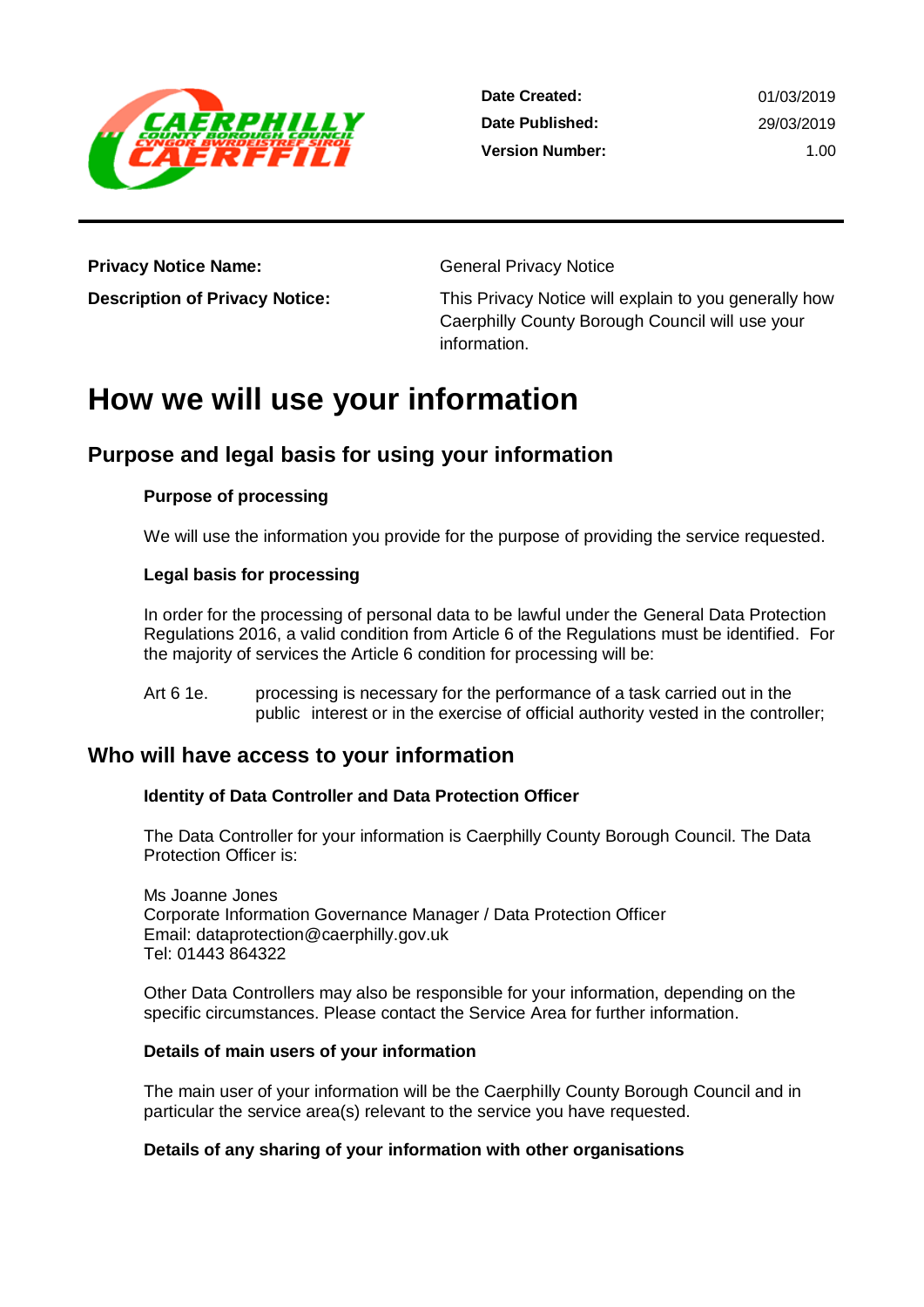We may share your information with other organisation where there it is necessary and there is legal basis to do so.

#### **Details of any external data processors**

Other organisations may process your information your information on behalf of Caerphilly County Borough Council. Where this is relevant, there will be an appropriate contract in place in order to protect your information.

#### **Requests for information**

All recorded information held by Caerphilly County Borough Council may be subject to requests under the Freedom of Information Act 2000, Environmental Information Regulations 2004 and Data Protection legislation.

If the information you provide is subject to such a request, where possible Caerphilly County Borough Council will consult with you on its release. If you object to the release of your information we will withhold your information if the relevant legislation allows.

# **How long will we retain your information**

#### **Details of retention period**

How long Caerphilly County Borough Council retains information is determined through statutory requirements or best practice.

# **Your Rights (Inc Complaints Procedure) Your rights under the Data Protection**

Data Protection gives data subjects (those who the information is about) a number of rights:

- The right of subject access Application forms for this process are available on our website: [SAR Form](http://www.caerphilly.gov.uk/CaerphillyDocs/Council-and-democracy/sar_form.aspx)
- The right to be informed
- The right of rectification
- The right to erasure
- The right to restrict processing
- The right to object
- The right to data portability
- Rights in relation to automated decision making and profiling.

Further information on your rights is available from: [www.ico.org.uk.](http://www.ico.org.uk/)

To enact your rights please contact the service area detailed on the top of this form.

#### **Complaints Procedure**

If you are unhappy with the way that Caerphilly County Borough Council has handled your request / information, you have the right of complaint. Please contact the Service Area detailed at the top of this document outlining your issues.

If you remain unhappy you also have a right of complaint to the Information Commissioner's Office. Please follow this link for further information on the complaints process.